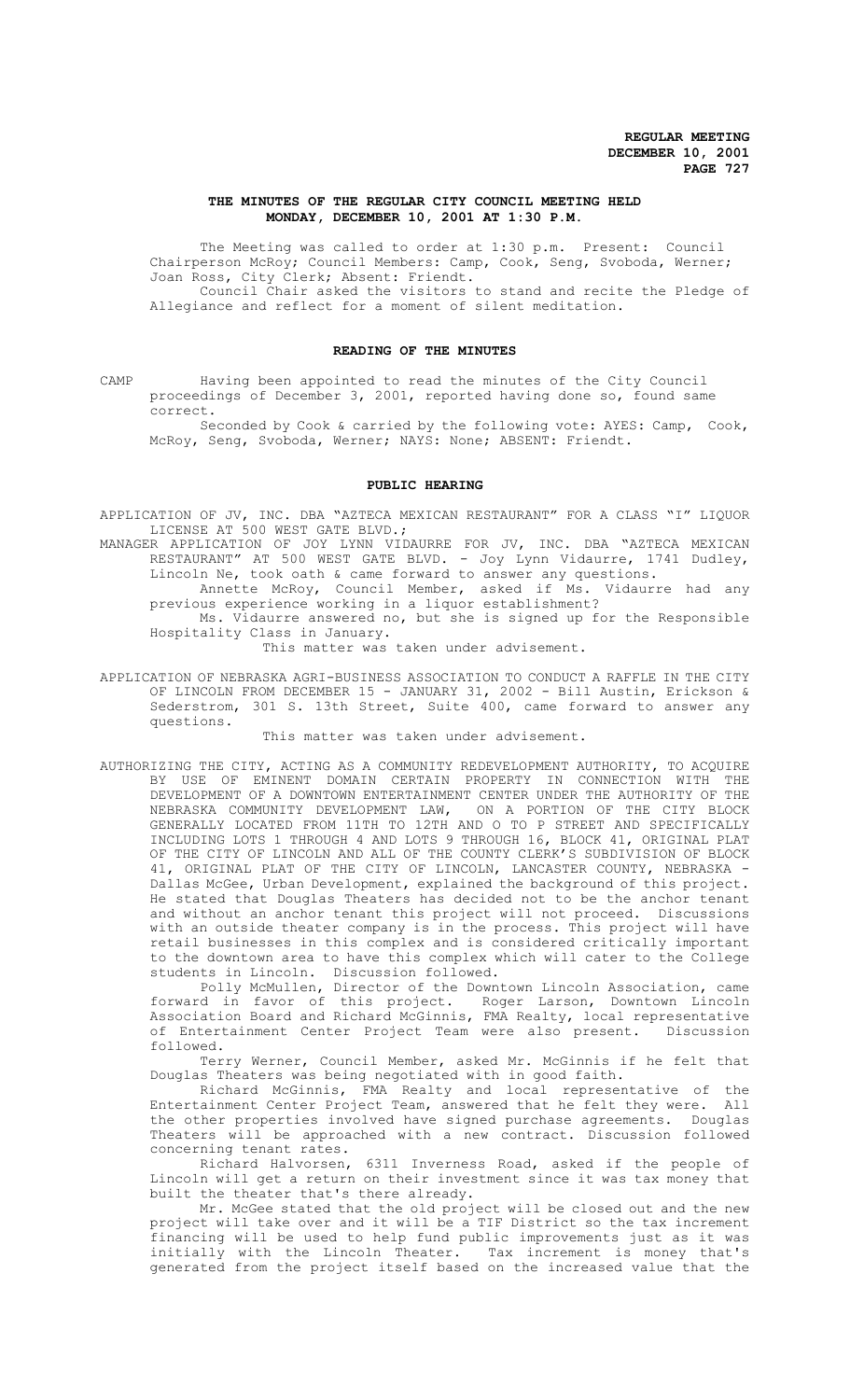> project will bring in terms of increased assessment. Without the project proceeding there is no tax increment to be generated. Further discussion followed.

> > This matter was taken under advisement.

APPROVING AN AGREEMENT BETWEEN THE CITY AND HEWLETT-PACKARD CO. FOR THE COMPUTER ASSISTED DISPATCHING COMPUTER IN THE 911 CENTER AND BACKUP SITE, AND A RELATED MAINTENANCE CONTRACT, FOR A THREE-YEAR TERM - Julie Righter, Emergency Communications/911 Center Manager, came forward to explain that the Hewitt Packer system would be a replacement of the mini computers from 1993 that are the backbone of a computer rated dispatch system that runs the entire public safety dispatch system for Lincoln Lancaster County. Further explanation and discussion followed. This matter was taken under advisement.

**\*\* END OF PUBLIC HEARING \*\***

# **COUNCIL ACTION**

# **LIQUOR RESOLUTIONS**

APPLICATION OF JV, INC. DBA "AZTECA MEXICAN RESTAURANT" FOR A CLASS "I" LIQUOR LICENSE AT 500 WEST GATE BLVD. - CLERK read the following resolution, introduced by Jon Camp, who moved its adoption for approval: A-81258 BE IT RESOLVED by the City Council of the City of Lincoln, Nebraska: That after hearing duly had as required by law, consideration of the facts of this application, the Nebraska Liquor Control Act, and the pertinent City ordinances, the City Council recommends that the application of JV, Inc. dba "Azteca Mexican Restaurant" for a Class "I" liquor license at 500 West Gate Blvd., Lincoln, Nebraska, for the license period ending April 30, 2002, be approved with the condition that the premise complies in every respect with all city and state regulations. The City Clerk is directed to transmit a copy of this resolution to the Nebraska Liquor Control Commission. Introduced by Jon Camp Seconded by Seng & carried by the following vote: AYES: Camp, Cook, McRoy, Seng, Svoboda, Werner; NAYS: None; ABSENT: Friendt. MANAGER APPLICATION OF JOY LYNN VIDAURRE FOR JV, INC. DBA "AZTECA MEXICAN RESTAURANT" AT 500 WEST GATE BLVD. - CLERK read the following

resolution, introduced by Jon Camp, who moved its adoption for approval: A-81259 WHEREAS, JV, Inc. dba "Azteca Mexican Restaurant" located at 500 West Gate Blvd., Lincoln, Nebraska has been approved for a Retail Class "I" liquor license, and now requests that Joy Lynn Vidaurre be named manager;

WHEREAS, Joy Lynn Vidaurre appears to be a fit and proper person to manage said business.

NOW, THEREFORE, BE IT RESOLVED by the City Council of the City of Lincoln, Nebraska:

That after hearing duly had as required by law, consideration of the facts of this application, the Nebraska Liquor Control Act, and the pertinent City ordinances, the City Council recommends that Joy Lynn Vidaurre be approved as manager of this business for said licensee. The City Clerk is directed to transmit a copy of this resolution to the Nebraska Liquor Control Commission.

Introduced by Jon Camp Seconded by Seng & carried by the following vote: AYES: Camp, Cook, McRoy, Seng, Svoboda, Werner; NAYS: None; ABSENT: Friendt.

**ORDINANCES - 2ND READING**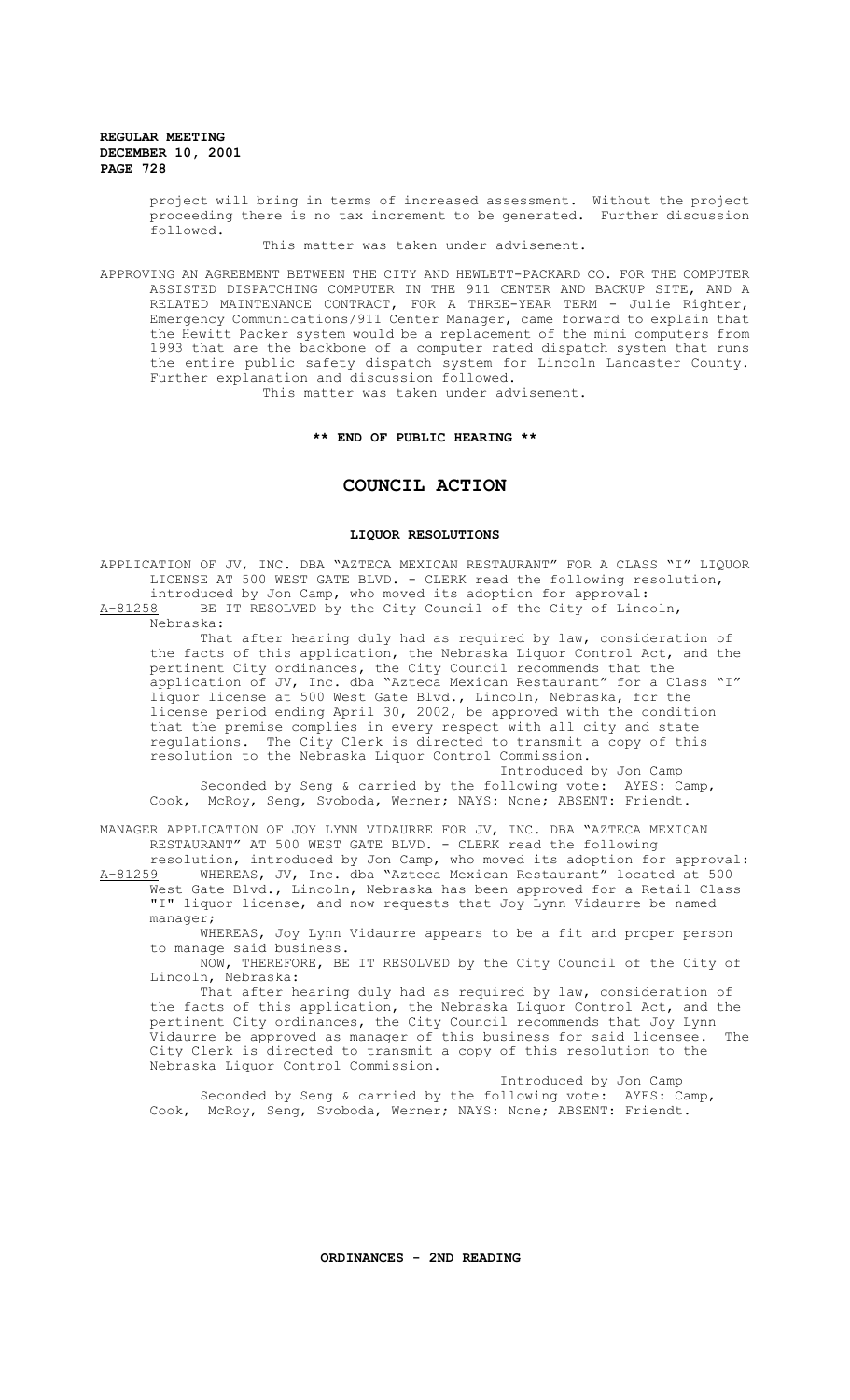AMENDING CHAPTER 5.36 OF THE LINCOLN MUNICIPAL CODE RELATING TO PEDDLERS BY ADDING A NEW SECTION TO PROHIBIT USE BY PEDDLERS OF ANY TRUCK OVER 21 FEET IN LENGTH IN ANY RESIDENTIAL ZONING DISTRICT, EXCEPT FOR THE PURPOSE OF DELIVERING GOODS - CLERK read an ordinance, introduced by Coleen Seng, amending Chapter 5.36 of the Lincoln Municipal Code relating to Peddlers by adding a new section numbered 5.36.085 to prohibit use by peddlers of any truck over 21 feet in length in any residential zoning district, except for the purpose of delivering goods, the second time.

### **RESOLUTIONS**

APPLICATION OF NEBRASKA AGRI-BUSINESS ASSOCIATION TO CONDUCT A RAFFLE IN THE CITY OF LINCOLN FROM DECEMBER 15 - JANUARY 31, 2002 - CLERK read the following resolution, introduced by Ken Svoboda, who moved its adoption:

A-81260 WHEREAS, Nebraska Agri-Business Association has made application for a permit to conduct a raffle in the City of Lincoln pursuant to Chapter 9.32 of the Lincoln Municipal Code; and

WHEREAS, said application complies with all of the requirements of Section 9.32.030 of the Lincoln Municipal Code.

NOW, THEREFORE, BE IT RESOLVED by the City Council of the City of Lincoln, Nebraska:

That, after public hearing duly had as required by Section 9.32.050 of the Lincoln Municipal Code, the City Council does hereby grant a permit to Nebraska Agri-Business Association to conduct a raffle in the City of Lincoln in accordance with the application filed by Robert Anderson. The City Clerk is directed to issue a permit upon the payment by the applicant of the required fee, said permit to be valid only for the specific lotteries described in said application and only for a period of one year from the date of approval of this resolution. Said permit shall be subject to all of the conditions and requirements of Chapter 9.32 of the Lincoln Municipal Code.

BE IT FURTHER RESOLVED that pursuant to Section 9.32.080 of the Lincoln Municipal Code, a tax of 5% is imposed upon the gross proceeds received from the sale of raffle chances or tickets within the City of Lincoln, which tax shall be due no later than sixty (60) days after the conclusion of each raffle to be conducted hereunder, and if unpaid at that time, shall thereafter be delinquent.

Introduced by Ken Svoboda Seconded by Seng & carried by the following vote: AYES: Camp, Cook, McRoy, Seng, Svoboda, Werner; NAYS: None; ABSENT: Friendt.

AUTHORIZING THE CITY, ACTING AS A COMMUNITY REDEVELOPMENT AUTHORITY, TO ACQUIRE BY USE OF EMINENT DOMAIN CERTAIN PROPERTY IN CONNECTION WITH THE DEVELOPMENT OF A DOWNTOWN ENTERTAINMENT CENTER UNDER THE AUTHORITY OF THE NEBRASKA COMMUNITY DEVELOPMENT LAW, ON A PORTION OF THE CITY BLOCK GENERALLY LOCATED FROM 11TH TO 12TH AND O TO P STREET AND SPECIFICALLY INCLUDING LOTS 1 THROUGH 4 AND LOTS 9 THROUGH 16, BLOCK 41, ORIGINAL PLAT OF THE CITY OF LINCOLN AND ALL OF THE COUNTY CLERK'S SUBDIVISION OF BLOCK 41, ORIGINAL PLAT OF THE CITY OF LINCOLN, LANCASTER COUNTY, NEBRASKA - CLERK read the following resolution, introduced by Ken

Svoboda, who moved its adoption:<br>A-81261 WHEREAS, the City of Linco WHEREAS, the City of Lincoln has enumerated powers, duties, and responsibilities pursuant to State law, Home Rule Charter, and City ordinance, to acquire real property for public purposes including those authorized under the Community Development law for purposes of redevelopment; and

WHEREAS, the City Council of the City of Lincoln has approved a redevelopment plan known as the Lincoln Center Redevelopment Plan and has specifically approved a redevelopment plan amendment for a subproject for the development of a downtown entertainment center (Resolution No. A-80587); and

WHEREAS, in 1998 the City of Lincoln, the Downtown Lincoln Association, and the Chamber of Commerce jointly funded a study to guide future development in downtown which listed priority projects including redevelopment of a downtown entertainment center; and

WHEREAS, in spring of 2000, the City of Lincoln and the Downtown Lincoln Association commissioned a market research study which noted the success downtown Lincoln has achieved attracting residents, employees, and students for dining, entertainment, and shopping, all of which support development of a downtown entertainment center; and

WHEREAS, the City as a community development authority under the Community Development Law, Neb. Rev. Stat. § 18-2122 has the authority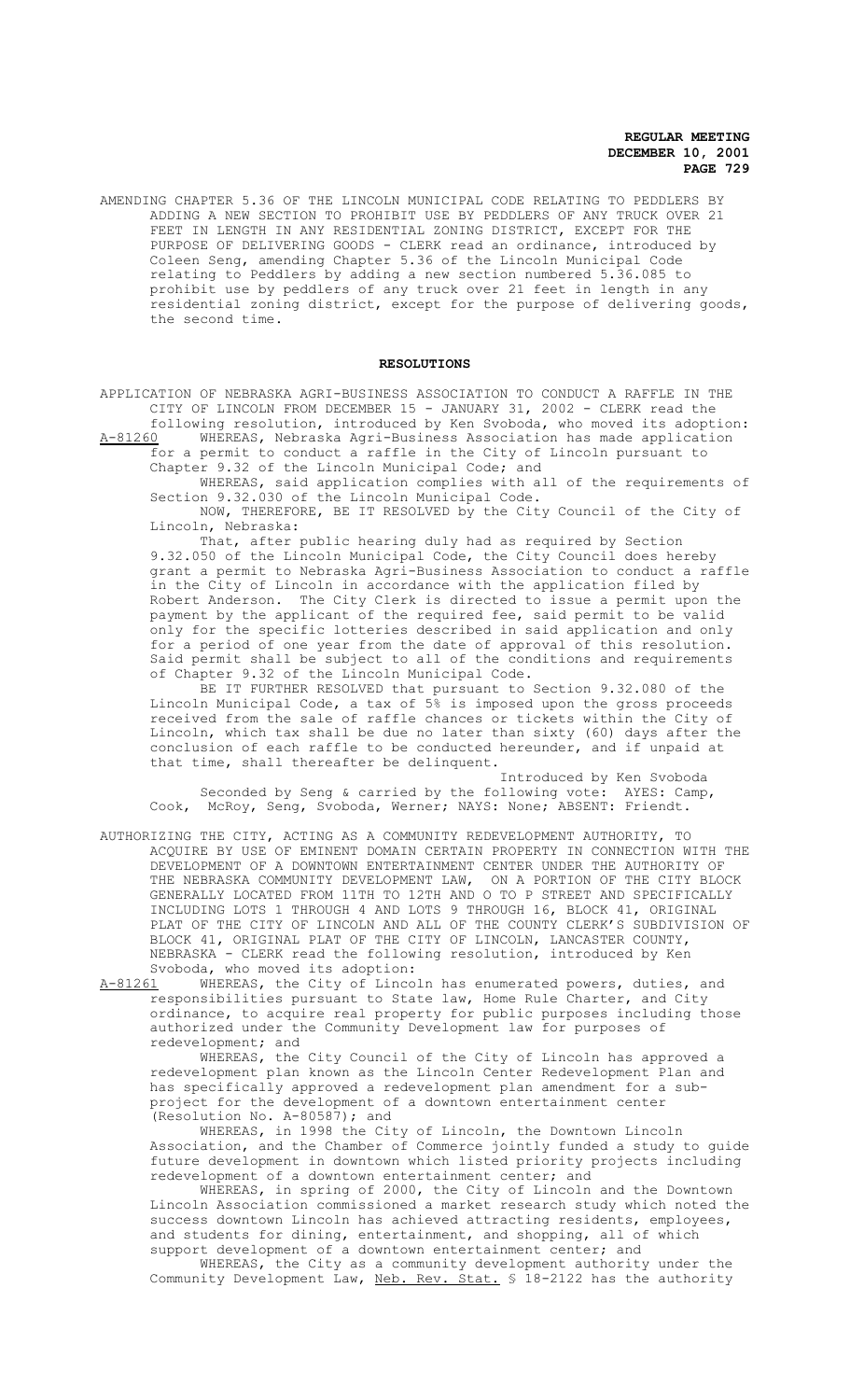to acquire, by the exercise of the power of eminent domain, if necessary, any real property which it may deem necessary for a redevelopment project; and

WHEREAS, pursuant to the approved Lincoln Center Redevelopment Plan, the Urban Development Department has determined that certain real property described herein is necessary for a redevelopment project under the Community Development Law.

NOW, THEREFORE, BE IT RESOLVED by the City Council of the City of Lincoln, Nebraska that the acquisition of certain real property described herein is found and determined to be necessary for the development of a downtown entertainment center as authorized by the Lincoln Center Redevelopment Plan under the Nebraska Community Development Law; to wit:

> A portion of the City block generally located from 11th to 12th and O to P Streets, specifically including Lots 1 through 4 and Lots 9 through 16, Block 41, Original Plat of the City of Lincoln, and all of the County Clerk's Subdivision of Block 41, Original Plat of the City of Lincoln, Lancaster County, Nebraska; including any rights, duties, privileges and obligations under existing redevelopment agreements and the Nebraska Community Development Law.

BE IT FURTHER RESOLVED that the City Attorney is hereby directed to institute eminent domain proceedings for the acquisition of the necessary property in the event that negotiations for the acquisition of the same are not successful.

Introduced by Ken Svoboda Seconded by Seng & carried by the following vote: AYES: Camp, Cook, McRoy, Seng, Werner; NAYS: Svoboda; ABSENT: Friendt.

REAPPOINTING MICHAEL COON TO THE FIRE SPRINKLER AND CHEMICAL EXAMINING BOARD FOR A THREE-YEAR TERM EXPIRING NOVEMBER 24, 2004 - CLERK read the following resolution, introduced by Ken Svoboda, who moved its adoption:

A-81262 BE IT RESOLVED by the City Council of the City of Lincoln, Nebraska:

That the appointment of Michael Coon to the Fire Sprinkler and Chemical Examining Board for a three-year term expiring November 24, 2004 is hereby approved.

Introduced by Ken Svoboda Seconded by Seng & carried by the following vote: AYES: Camp, Cook, McRoy, Seng, Svoboda, Werner; NAYS: None; ABSENT: Friendt.

APPOINTING R. J. LIPERT TO THE FIRE SPRINKLER AND CHEMICAL EXAMINING BOARD FOR A THREE-YEAR TERM EXPIRING NOVEMBER 24, 2004 - CLERK read the following resolution, introduced by Ken Svoboda, who moved its adoption: A-81263 BE IT RESOLVED by the City Council of the City of Lincoln,

Nebraska: That the appointment of R.J. Lipert to the Fire Sprinkler and Chemical Examining Board for a three-year term expiring November 24, 2004 is hereby approved.

Introduced by Ken Svoboda Seconded by Camp & carried by the following vote: AYES: Camp, Cook, McRoy, Seng, Svoboda, Werner; NAYS: None; ABSENT: Friendt.

APPOINTING MARTIN KASL TO THE FIRE SPRINKLER AND CHEMICAL EXAMINING BOARD FOR A THREE-YEAR TERM EXPIRING NOVEMBER 24, 2004 - CLERK read the following resolution, introduced by Ken Svoboda, who moved its adoption: A-81264 BE IT RESOLVED by the City Council of the City of Lincoln, Nebraska:

That the appointment of Martin Kasl to the Fire Sprinkler and Chemical Examining Board for a three-year term expiring November 24, 2004 is hereby approved.

Introduced by Ken Svoboda Seconded by Seng & carried by the following vote: AYES: Camp, Cook, McRoy, Seng, Svoboda, Werner; NAYS: None; ABSENT: Friendt.

APPOINTING CARLOS SERVAN TO THE MULTICULTURAL ADVISORY COMMITTEE TO FILL AN UNEXPIRED TERM EXPIRING SEPTEMBER 18, 2004 - CLERK read the following resolution, introduced by Ken Svoboda, who moved its adoption: A-81265 BE IT RESOLVED by the City Council of the City of Lincoln, Nebraska: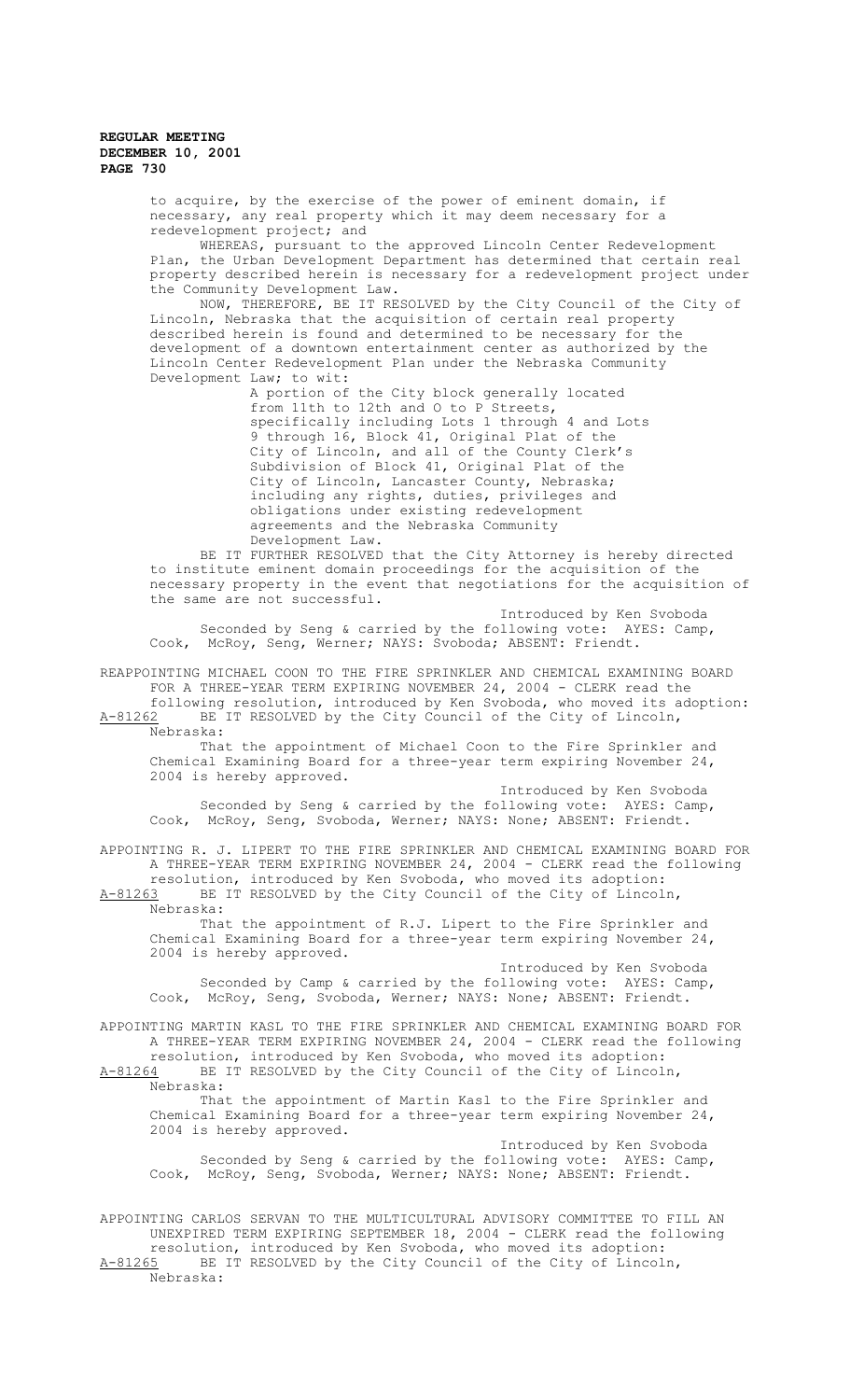That the appointment of Carlos Servan to the Multicultural Advisory Committee for a three-year term expiring September 18, 2004 is hereby approved.

Introduced by Ken Svoboda Seconded by Seng & carried by the following vote: AYES: Camp, Cook, McRoy, Seng, Svoboda, Werner; NAYS: None; ABSENT: Friendt.

APPROVING AN AGREEMENT BETWEEN THE CITY AND HEWLETT-PACKARD CO. FOR THE COMPUTER ASSISTED DISPATCHING COMPUTER IN THE 911 CENTER AND BACKUP SITE, AND A RELATED MAINTENANCE CONTRACT, FOR A THREE-YEAR TERM - CLERK read the following resolution, introduced by Ken Svoboda, who moved its

adoption:<br>A-81266 BE BE IT RESOLVED by the City Council of the City of Lincoln, Nebraska:

That the attached three year Lease Purchase Agreement with Hewlett-Packard for replacement equipment and a related maintenance contract to replace the Computer Assisted Dispatching (CAD) computer in the 911 Center and in the backup site at the Highlands Fire Station, in accordance with the terms and conditions contained in said agreement, is hereby approved and the Mayor is authorized to execute the same on behalf of the City of Lincoln.

The City Clerk is directed to return the executed copies of the Agreement to Don Herz for execution by Hewlett-Packard.

Introduced by Ken Svoboda Seconded by Seng & carried by the following vote: AYES: Camp, Cook, McRoy, Seng, Svoboda, Werner; NAYS: None; ABSENT: Friendt.

APPOINTING TIFFANY BOOHER, PAT SCHMIDT, DEB HOWE, DIANE SPELLMAN, DEILA STEINER, JULIE TORQUATI, AND GERRY DIMON TO THE CHILD CARE ADVISORY COMMITTEE FOR TWO-YEAR TERMS EXPIRING SEPTEMBER 26, 2003 - CLERK read the following resolution, introduced by Ken Svoboda, who moved its adoption:<br>A-81267 BE

BE IT RESOLVED by the City Council of the City of Lincoln, Nebraska:

That the appointment of the following persons to the Child Care Advisory Committee for two-year terms expiring September 26, 2003, is hereby approved.

Tiffany Booher Pat Schmidt Deb Howe Diane Spellman Deila Steiner Julie Torquati Gerry Dimon

Introduced by Ken Svoboda Seconded by Seng & carried by the following vote: AYES: Camp, Cook, McRoy, Seng, Svoboda, Werner; NAYS: None; ABSENT: Friendt.

SETTING HEARING DATE OF MONDAY, JAN. 7, 2002 AT 1:30 P.M. FOR APP. OF MARBLZ CORP DBA "ROAD HOUSE BAR & GRILLE" FOR A DELETION TO PREMISES CONSISTING OF THE BANQUET HALL, SUITE 200 AT 1501 CENTERPARK ROAD, #300 - CLERK read the following resolution, introduced by Ken Svoboda, who moved its adoption:<br>A-81268 BE

A-81268 BE IT RESOLVED by the City Council, of the City of Lincoln, that a hearing date is hereby fixed for Mon., January 7, 2002, at 1:30 p.m. or as soon thereafter as possible in the City Council Chambers, County-City Building, 555 S. 10th St., Lincoln, NE, for App. of Marblz Corp. dba "Road House Bar & Grille: for a deletion to premises consisting of the banquet hall, Suite 200 at 1501 Centerpark Road, #300. If the Police Dept. is unable to complete the investigation by said time, a new hearing date will be set.

Introduced by Ken Svoboda Seconded by Seng & carried by the following vote: AYES: Camp, Cook, McRoy, Seng, Svoboda, Werner; NAYS: None; ABSENT: Friendt.

SETTING HEARING DATE OF MONDAY, JAN. 7, 2002 AT 1:30 P.M. FOR APP. OF HANNAH HOCH DBA "SILVER SPUR ROADHOUSE" FOR A CLASS "C" LIQUOR LICENSE AT 5100 NORTH 48TH STREET - CLERK read the following resolution, introduced by Ken Svoboda, who moved its adoption:

A-81269 BE IT RESOLVED by the City Council, of the City of Lincoln, that a hearing date is hereby fixed for Mon., January 7, 2002, at 1:30 p.m. or as soon thereafter as possible in the City Council Chambers, County-City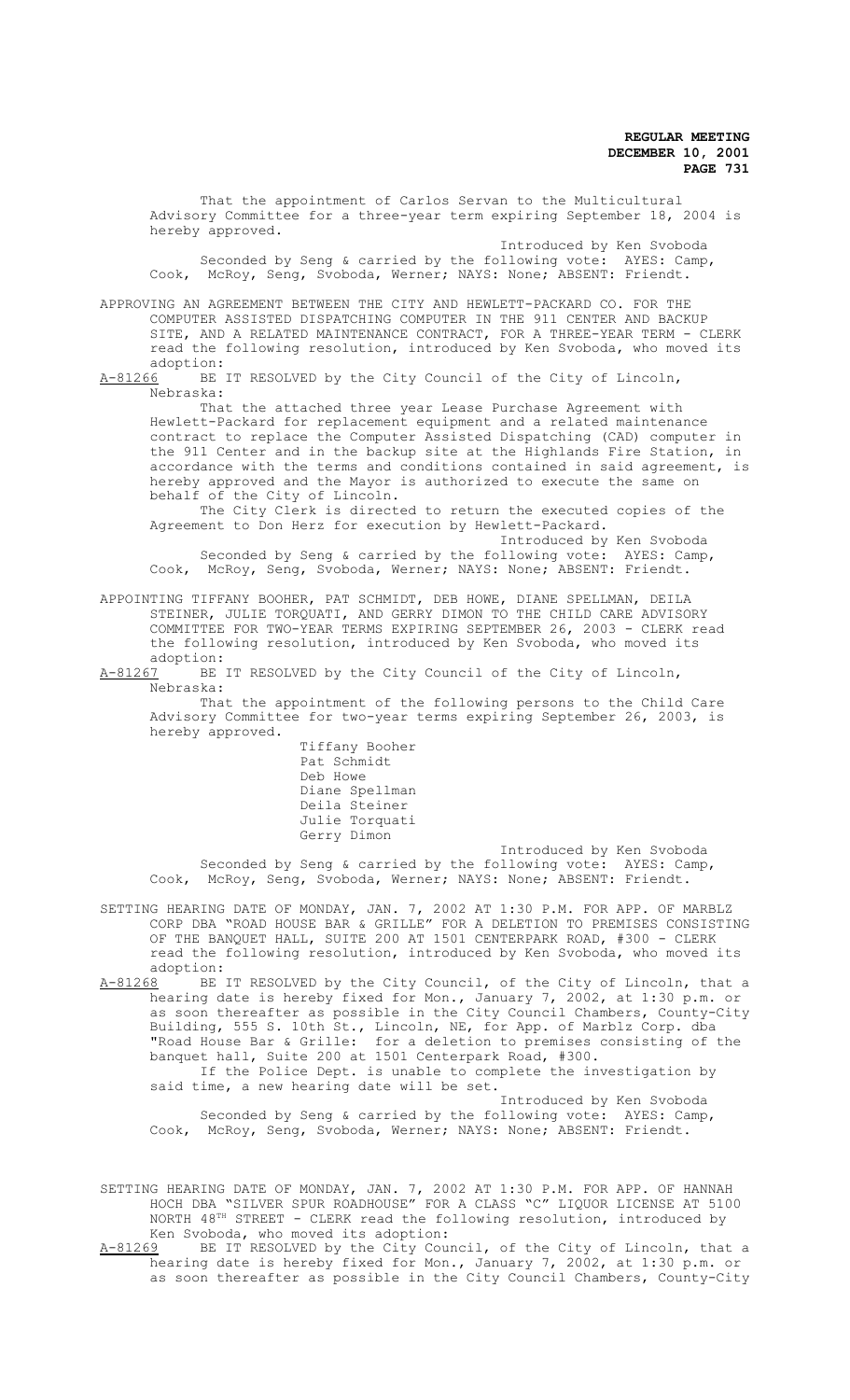Building, 555 S. 10th St., Lincoln, NE, for App. of Hannah Hoch dba "Silver Spur Roadhouse" for a Class "C" Liquor License at 5100 North 48th Street.

If the Police Dept. is unable to complete the investigation by said time, a new hearing date will be set.

Introduced by Ken Svoboda Seconded by Seng & carried by the following vote: AYES: Camp, Cook, McRoy, Seng, Svoboda, Werner; NAYS: None; ABSENT: Friendt.

SETTING HEARING DATE OF MONDAY, JAN. 7, 2002 AT 1:30 P.M. FOR APP. OF 48 BOWL INC. DBA "PARKWAY LANES & PUB" FOR A CLASS "C" AND "K" (CATERING) LIQUOR LICENSE AT 2555 SOUTH  $48^{TH}$  STREET - CLERK read the following resolution, introduced by Ken Svoboda, who moved its adoption:<br>A-81270 BE IT RESOLVED by the City Council, of the C

A-81270 BE IT RESOLVED by the City Council, of the City of Lincoln, that a hearing date is hereby fixed for Mon., January 7, 2002, at 1:30 p.m or as soon thereafter as possible in the City Council Chambers, County-City Building, 555 S. 10th St., Lincoln, NE, for App. of 48 Bowl Inc. dba "Parkway Lanes & Pub" for a Class "C" and "K" (catering) Liquor License at 2555 South 48th Street.

If the Police Dept. is unable to complete the investigation by said time, an new hearing date will be set.

Introduced by Ken Svoboda Seconded by Seng & carried by the following vote: AYES: Camp, Cook, McRoy, Seng, Svoboda, Werner; NAYS: None; ABSENT: Friendt.

SETTING HEARING DATE OF MONDAY, JAN. 7, 2002 AT 1:30 P.M. FOR APP. OF 48 BOWL INC. DBA "HOLLYWOOD BOWL" FOR A CLASS "C" LIQUOR LICENSE AT 920 NORTH  $48<sup>TH</sup>$  STREET - CLERK read the following resolution, introduced by Ken Svoboda, who moved its adoption:

A-81271 BE IT RESOLVED by the City Council, of the City of Lincoln, that a hearing date is hereby fixed for Mon., January 7, 2002, at 1:30 p.m. or as soon thereafter as possible in the City Council Chambers, County-City Building, 555 S. 10th St., Lincoln, NE, for App. of 48 Bowl Inc. dab "Hollywood Bowl" for a Class "C" Liquor License at 920 North 48th Street.

If the Police Dept. is unable to complete the investigation by said time, a new hearing date will be set.

Introduced by Ken Svoboda Seconded by Seng & carried by the following vote: AYES: Camp, Cook, McRoy, Seng, Svoboda, Werner; NAYS: None; ABSENT: Friendt.

### **PETITIONS & COMMUNICATIONS**

PETITION TO VACATE PUBLIC WAY AT NORTH 58TH STREET, FROM THE SOUTH LINE OF SEWARD AVENUE TO SOUTH LOT LINE OF HAVELOCK BLOCK 116, LOTS 1 THRU 6 & N ½ VACATED EAST-WEST ALLEY ADJACENT & BLOCK 117, LOTS 10, 11 & 12 & VACATED NORTH 57TH STREET LYING BETWEEN BLOCK 115, LOT 1 & BLOCK 116, LOT 6 SUBMITTED BY MILLARD DRYWALL SERVICES, INC., LYNN L. KNUTH, SECRETARY - CLERK presented said petition which was referred to the Law Dept.

#### **REPORTS OF CITY OFFICERS**

CLERK'S LETTER & MAYOR'S APPROVAL OF ORDINANCES & RESOLUTIONS PASSED ON Nov. 26, 2001 - CLERK presented said report which was placed on file in the Office of the City Clerk. **(27-1)**

INVESTMENT OF FUNDS FOR NOVEMBER 19 - NOVEMBER 21, 2001 - CLERK read the following resolution, introduced by Ken Svoboda, who moved its

adoption:<br>A-81272 BE BE IT HEREBY RESOLVED BY THE CITY COUNCIL of the City of Lincoln, Nebraska:

That the attached list of investments be confirmed and approved, and the City Treasurer is hereby directed to hold said investments until maturity unless otherwise directed by the City Council. (Investments for November 19 - November 21, 2001.)

Introduced by Ken Svoboda Seconded by Seng & carried by the following vote: AYES: Camp, Cook, McRoy, Seng, Svoboda, Werner; NAYS: None; ABSENT: Friendt.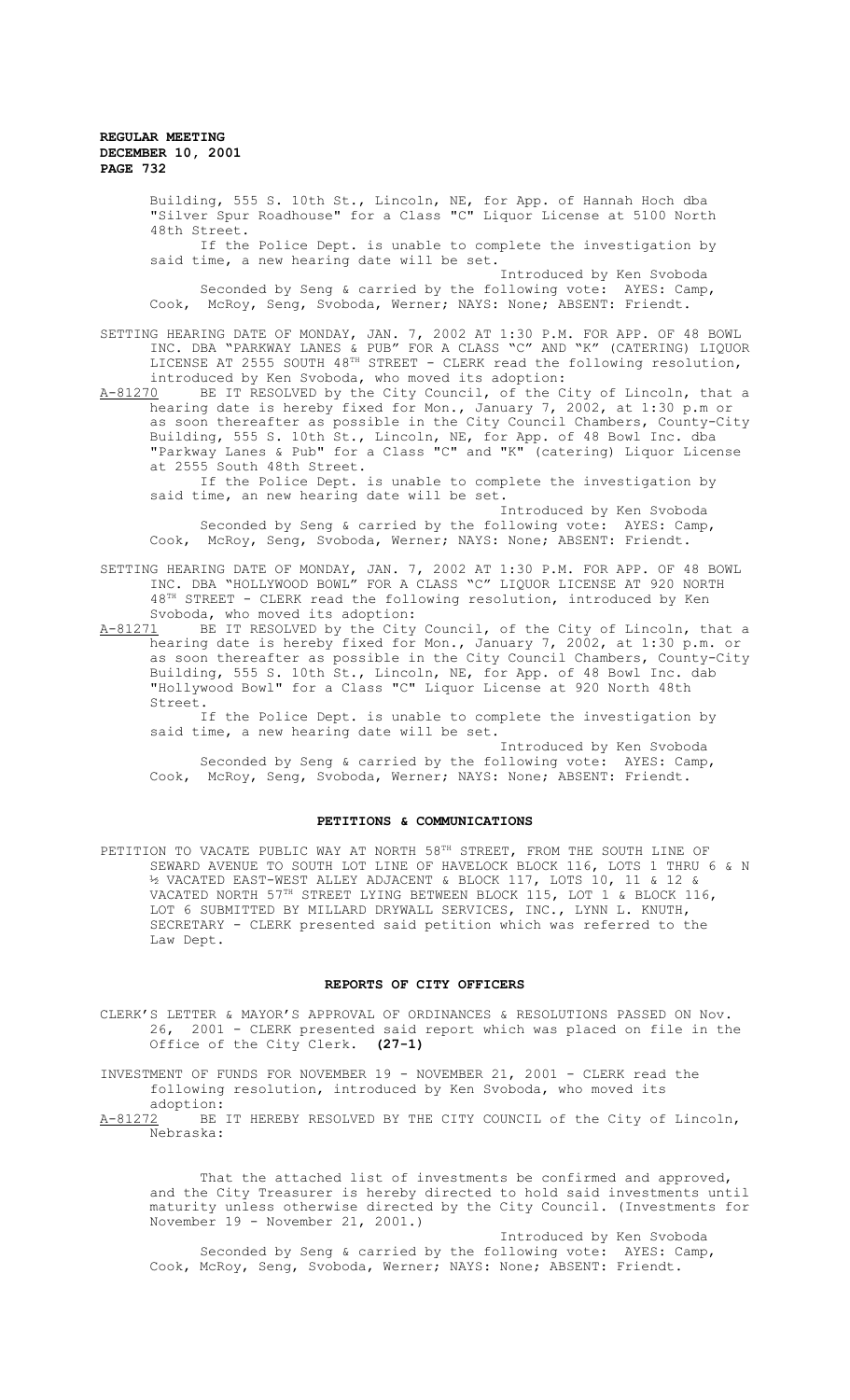INVESTMENT OF FUNDS FOR NOVEMBER 26 - NOVEMBER 30, 2001 - CLERK read the following resolution, introduced by Ken Svoboda, who moved its

adoption:<br>A-81273 BE BE IT HEREBY RESOLVED BY THE CITY COUNCIL of the City of Lincoln, Nebraska:

That the attached list of investments be confirmed and approved, and the City Treasurer is hereby directed to hold said investments until maturity unless otherwise directed by the City Council. (Investments for November 26 - November 30, 2001.)

Introduced by Ken Svoboda Seconded by Seng & carried by the following vote: AYES: Camp, Cook, McRoy, Seng, Svoboda, Werner; NAYS: None; ABSENT: Friendt.

- APPROVING DISTRIBUTION OF FUNDS REPRESENTING INTEREST ON EARNINGS OF SHORT-TERM INVESTMENTS OF IDLE FUNDS FOR THE MONTH ENDED 10/31/01 - CLERK read the following resolution, introduced by Ken Svoboda, who moved its
- adoption:<br>A-81274 BE BE IT RESOLVED by the City Council of the City of Lincoln, Nebraska:

That during the month ended October 31, 2001, \$295,894.17 was earned from short-term investments of "IDLE FUNDS". The same is hereby distributed to the various funds on a pro-rata basis using the balance of each fund and allocating a portion of the interest on the ratio that such balance bears to the total of all fund balances.

Introduced by Ken Svoboda Seconded by Seng & carried by the following vote: AYES: Camp, Cook, McRoy, Seng, Svoboda, Werner; NAYS: None; ABSENT: Friendt.

- REPORT FROM CITY TREASURER OF TELECOMMUNICATIONS OCC. TAX FOR THE MONTH OF SEPTEMBER, 2001: ATS MOBILE TELEPHONE CO.; OCTOBER, 2001: ATS MOBILE TELEPHONE COL, IBM GLOBAL, BROADWING TELECOMM., INTELLICALL OPERATOR SERVICES, BELL ATLANTIC, GLOBAL CROSSING, ALLTEL SYSTEMS OF THE MIDWEST, ALLTEL NEBRASKA, ALLTEL COMM. OF NEBRASKA, COAST INT'L., MCI WORLDCOM NETWORK, NEBRASKA TECHNOLOGY & TELECOMM., SPRING COMM., SPRINT SPECTRUM, GUARANTEED PHONE SERVICE; NOVEMBER, 2001: D & D COMM. - CLERK presented said report which was placed on file in the Office of the City Clerk. **(20)**
- REQUEST OF PUBLIC WORKS TO CITY COUNCIL TO WAIVE ITS RULES TO ALLOW INTRODUCTION, PUBLIC HEARING AND ACTION ON DECEMBER 17, 2001, ON A RESOLUTION APPROVING A CONTRACT INVOLVING THE EXPENDITURES OF MONEY FROM APPROPRIATIONS OF MORE THAN ONE YEAR FOR A WATER PROJECT THAT INCLUDES THE MOVING AND UPGRADE OF A 4-MILLION GALLON WATER STORAGE RESERVOIR TO A 10-MILLION GALLON WATER STORAGE RESERVOIR IN CONJUNCTION WITH THE DEVELOPMENT THAT IS TAKING PLACE IN THE AREA OF  $84^{\text{\tiny{TH}}}$  street and highway 2 - CLERK requested a motion to have introduction, public hearing & action on December 17, 2001.
- SENG So moved. Seconded by Camp & carried by the following vote: AYES: Camp, Cook, McRoy, Seng, Svoboda, Werner; NAYS: None; ABSENT: Friendt.
- REQUEST OF CITY ATTORNEY'S OFFICE TO COUNCIL TO WAIVE ITS RULES TO ALLOW INTRODUCTION, PUBLIC HEARING AND ACTION ON <u>DECEMBER 17, 2001</u> ON A RESOLUTION APPROVING AN INTERLOCAL AGREEMENT BETWEEN THE CITY AND THE AIRPORT AUTHORITY TO PROVIDE POLICE CERTIFIED EMPLOYEES OF THE AIRPORT AUTHORITY TO ISSUE TICKETS FOR VIOLATIONS OF TITLE 10 OF THE LINCOLN MUNICIPAL CODE - CLERK requested a motion to have introduction, public hearing & action on December 17, 2001.
- SENG So moved. Seconded by Camp & carried by the following vote: AYES: Camp, Cook, McRoy, Seng, Svoboda, Werner; NAYS: None; ABSENT: Friendt.

REPORT OF LINCOLN WATER & WASTEWATER SYSTEM RECAPITULATION OF DAILY CASH RECEIPTS FOR NOVEMBER 2001 - CLERK presented said report which was placed on file in the Office of the City Clerk. **(8-71)**

### **ORDINANCES - 1ST READING**

CREATING SEWER DISTRICT NO. 1176 IN S.W. 40<sup>TH</sup> STREET AND WEST "O" STREET AND ASSESSING THE COST THEREOF AGAINST THE BENEFITTED PROPERTY - CLERK read an ordinance, introduced by Ken Svoboda, creating Sewer District No.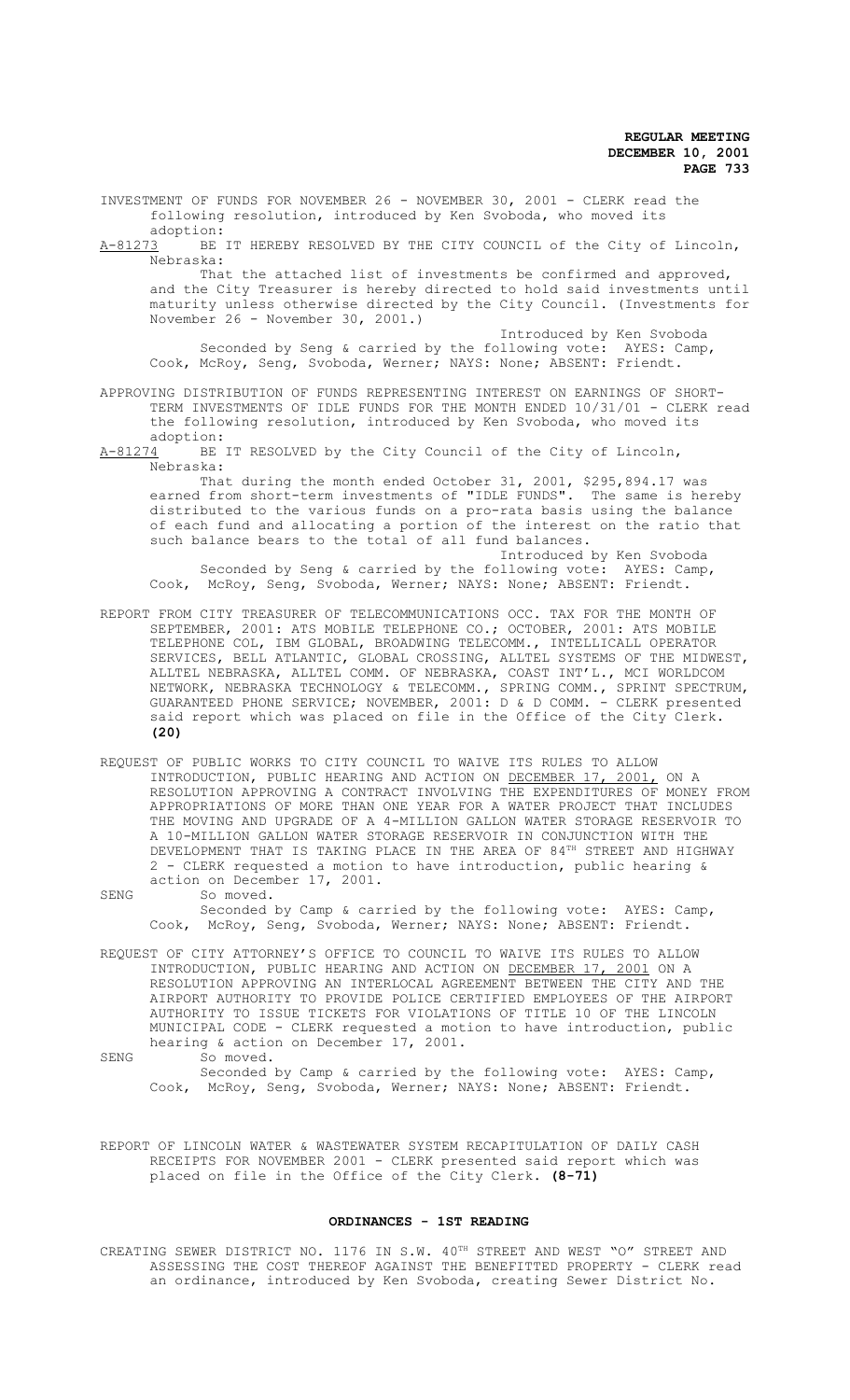1176, designating the real estate to be benefitted, providing for assessment of the costs of the improvements constructed therein, providing for the acquisition of easements and additional right-of-way, if necessary, and repealing all ordinances or parts of ordinances in conflict herewith, the first time.

- CHANGE OF ZONE 3346 APPLICATION OF CHAMELEON & COMPANY, INC. FOR A CHANGE OF ZONE FROM I-1 INDUSTRIAL TO H-3 HIGHWAY COMMERCIAL ON PROPERTY GENERALLY LOCATED AT NORTH 1ST AND CHARLESTON STREETS - CLERK read an ordinance, introduced by Ken Svoboda, amending the Lincoln Zoning District Maps attached to and made a part of Title 27 of the Lincoln Municipal Code, as provided by Section 27.05.020 of the Lincoln Municipal Code, by changing the boundaries of the districts established and shown thereon, the first time.
- APPROVING A FIVE-YEAR LEASE BETWEEN THE CITY AND GOLD'S LIMITED PARTNERSHIP FOR THE ONE-STOP CAREER CENTER LOCATED AT GOLD'S GALLERIA - CLERK read an ordinance, introduced by Ken Svoboda, accepting and approving a Lease Agreement between the City of Lincoln and Gold's Limited Partnership for a lease of space at 1010 N Street, Lincoln, Lancaster County, Nebraska for a five-year term from January 1, 2002 through December 31, 2006, whereby the City of Lincoln is leasing 17,000 square feet space for the One Stop Career Center to unify the employment and training programs into a single system under the Workforce Investment Act, the first time.

# **ORDINANCES - 3RD READING**

CHANGE OF ZONE 3344 - AMENDING SECTIONS 27.63.180, 27.63.210, 27.63.215, AND 27.63.570 OF THE CITY ZONING ORDINANCE TO UPDATE REFERENCES TO THE CITY OF LINCOLN DESIGN STANDARDS AND THE AIRPORT ENVIRONS NOISE DISTRICT CLERK read an ordinance, introduced by Coleen Seng for Glenn Friendt who was absent, amending Title 27 of the Lincoln Municipal Code relating to zoning by amending Sections 27.63.180, 27.63.210 and 27.63.215 to correct a reference to City of Lincoln Design Standards; by amending Section 27.63.570 to correct a reference to the Airport Environs Noise District and the Airport Environs Noise District Map; and repealing Sections 27.63.180, 27.63.210, 27.63.215, and 27.63.570 of the Lincoln Municipal Cod as hitherto existing, the third time. SENG Moved to pass the ordinance as read.

Seconded by Svoboda & carried by the following vote: AYES: Camp, Cook, McRoy, Seng, Svoboda, Werner; NAYS: None; ABSENT: Friendt. The ordinance, being numbered **#17947**, is recorded in Ordinance Book 24, Page

VACATING THE SOUTH HALF OF PINE LAKE ROAD WEST OF SOUTH 14TH STREET - CLERK read an ordinance, introduced by Jonathan Cook for Glenn Friendt who was absent, vacating the south half of Pine Lake Road, west of South 14th Street, and retaining title thereto in the City of Lincoln, Lancaster County, Nebraska, the third time.

COOK Moved to pass the ordinance as read.

Seconded by Svoboda & carried by the following vote: AYES: Camp, Cook, McRoy, Seng, Svoboda, Werner; NAYS: None; ABSENT: Friendt. The ordinance, being numbered **#17948**, is recorded in Ordinance Book 24, Page